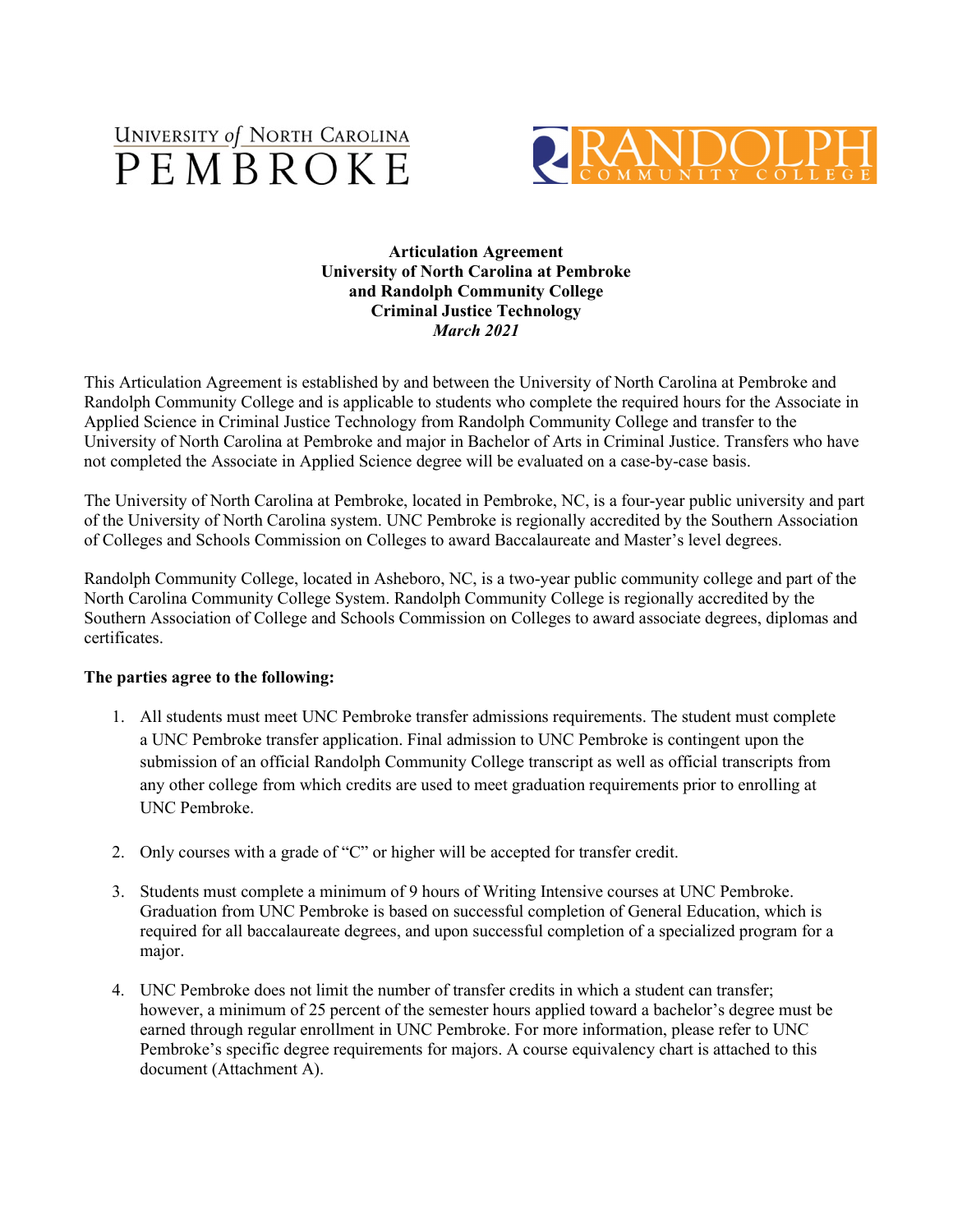- 5. The student will matriculate with all privileges and benefits available to students enrolled at UNC Pembroke including financial aid, student government leadership, academic transfer honors, and social organizations.
- 6. Each party will notify the other party of any changes in the contacts. Contacts for each institution for the purposes of executing this agreement are:

#### **University of North Carolina at Pembroke**

| <b>Associate Provost and Vice Chancellor</b><br>Academic Affairs | Dr. Scott Billingsley<br>Academic Affairs<br>$(910)$ 521-6353<br>scott.billingsley@uncp.edu                                                |
|------------------------------------------------------------------|--------------------------------------------------------------------------------------------------------------------------------------------|
| Director Academic & Military Outreach                            | Mike Clawson<br>Academic & Military Outreach<br>$(910)$ 775-4438<br>michael.clawson@uncp.edu                                               |
| Department Chair                                                 | Dr. John Porter Lillis<br>Chair & Assistant Professor<br>Sociology and Criminal Justice<br>$(910)$ 521-6473<br>$\phi$ john.lillis@uncp.edu |

## **Randolph Community College**

Department Head Neilson L. Weatherly Criminal Justice Technology (336) 633-0327 nlweatherly@randolph.edu

- **7.** Any changes or additions to the agreement shall be made after consultation with the proper official of both institutions. This agreement may be modified or terminated by either party through written communication provided with at least a 6-month advance notice.
- 8. This agreement will be reviewed and revised every 3 years. **NOTE: The Director of Academic and Military Outreach serves as the point of contact for revising all existing bilateral articulation agreements.**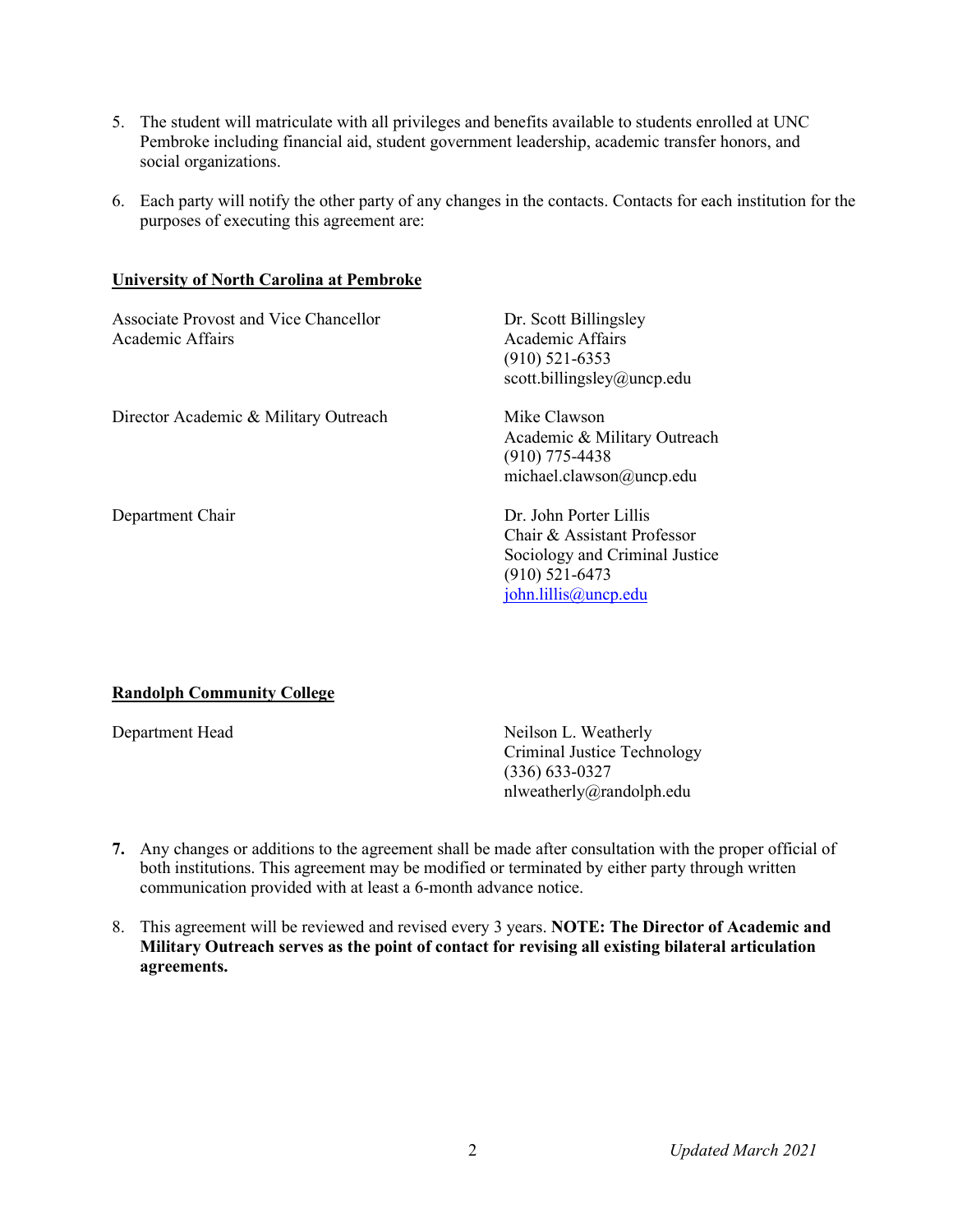Each party has caused this agreement to be executed by its duly authorized representatives as of March 31, 2021

Dr. Zoe Lockear Dr. Robert S Shackleford Jr.<br>
Provost and Vice Chancellor President President Provost and Vice Chancellor<br>Academic Affairs University of North Carolina at Pembroke

 $\frac{1}{2}$  , and the contribution of the contribution of the contribution of the contribution of the contribution of the contribution of the contribution of the contribution of the contribution of the contribution of the c Randolph Community College

Date Date Date

 $\mathcal{L}_\text{max}$  , and the contribution of the contribution of the contribution of the contribution of the contribution of the contribution of the contribution of the contribution of the contribution of the contribution of t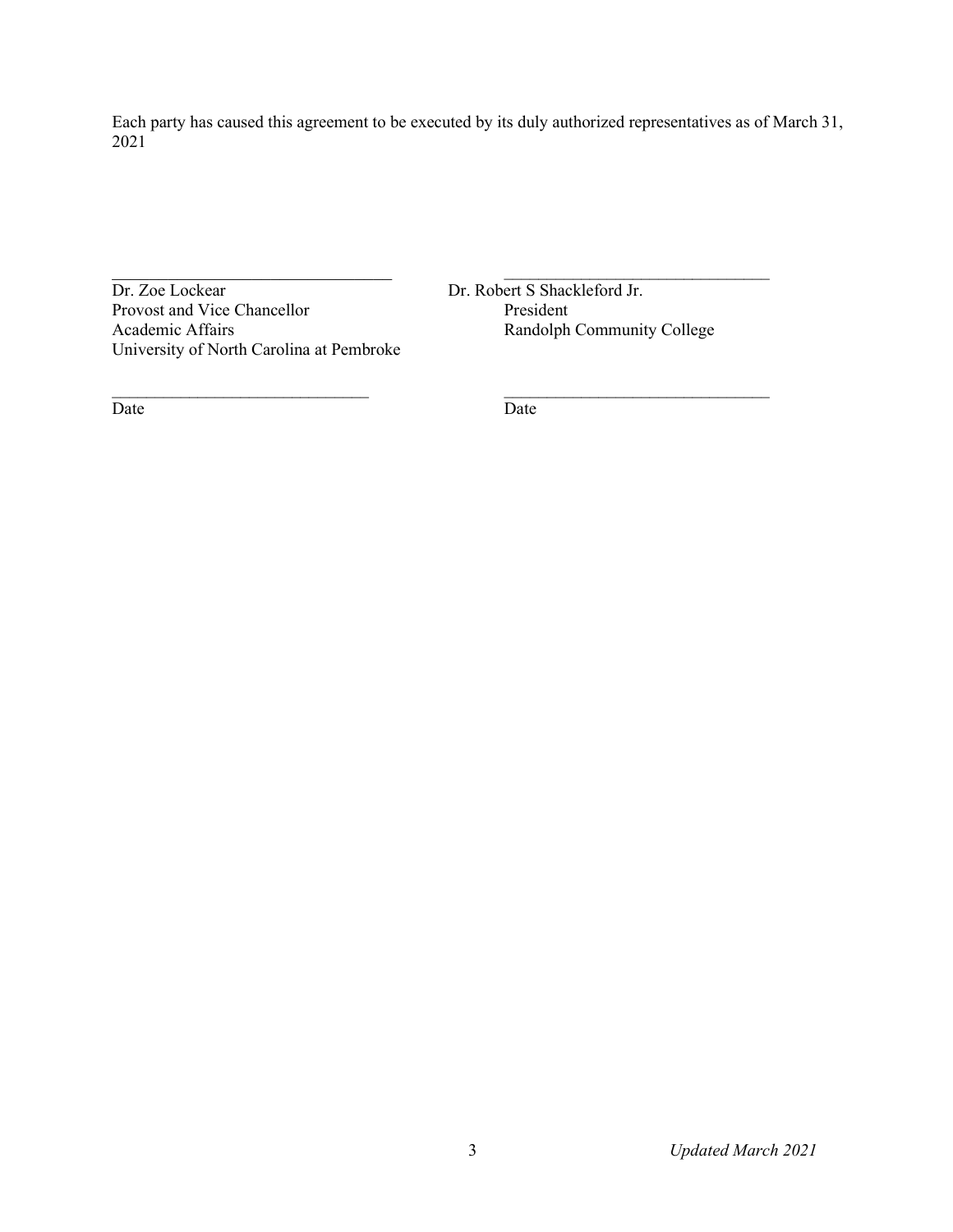# **Attachment A**

| <b>Randolph Community College Courses</b> |                                                            |                               | <b>University of North Carolina at Pembroke Courses</b> |                                           |                                  |  |  |
|-------------------------------------------|------------------------------------------------------------|-------------------------------|---------------------------------------------------------|-------------------------------------------|----------------------------------|--|--|
| <b>Number</b>                             | <b>Course Title</b>                                        | <b>Credit</b><br><b>Hours</b> | <b>Number</b>                                           | <b>Course Title</b>                       | <b>Credit</b><br><b>Hours</b>    |  |  |
| <b>Required General Education Courses</b> |                                                            |                               |                                                         |                                           |                                  |  |  |
| <b>ACA 111</b>                            | <b>College Success</b>                                     | 1                             | <b>UNV 1000</b>                                         | Freshman Seminar                          | 1                                |  |  |
| or                                        |                                                            |                               |                                                         |                                           |                                  |  |  |
| <b>ACA 122</b>                            | <b>College Transfer Success</b>                            |                               |                                                         |                                           |                                  |  |  |
| <b>CIS 110</b>                            | Introduction to Computers                                  | 3                             | <b>CSC 1000</b>                                         | Introduction to Computers                 | $\overline{3}$                   |  |  |
| <b>ENG 111</b>                            | Writing and Inquiry                                        | 3                             | <b>ENG 1050</b>                                         | Composition I                             | $\overline{3}$                   |  |  |
| <b>ENG112</b>                             | Writing/Research in the Discipline                         | $\mathfrak{Z}$                | <b>ENG 1060</b>                                         | Composition II                            | $\overline{3}$                   |  |  |
| 0r                                        |                                                            |                               |                                                         |                                           |                                  |  |  |
| $\overline{ENG}$ 114<br><b>MAT 143</b>    | Professional Research & Reporting<br>Quantitative Literacy | 3<br>$\overline{3}$           | <b>ENG 1060</b><br><b>MAT 1050</b>                      | Composition II<br>Introduction to College | $\mathfrak{Z}$<br>$\overline{3}$ |  |  |
| $or$                                      |                                                            |                               |                                                         | Mathematics                               |                                  |  |  |
| <b>MAT 152</b>                            | <b>Statistical Methods I</b>                               | 4                             | $MAT 2100 (3) +$                                        | Introduction to Statistics $(3)$ +        | 4                                |  |  |
|                                           |                                                            |                               | MAT 0010(1)                                             | Math Electives (1)                        |                                  |  |  |
| <b>POL 120</b>                            | American Government                                        | 3                             | <b>PLS 1010</b>                                         | American National Government              | 3                                |  |  |
| <b>PSY 150</b>                            | General Psychology                                         | 3                             | <b>PSY 1010</b>                                         | Introduction to Psychology                | $\mathfrak{Z}$                   |  |  |
| <b>SOC 210</b>                            | Introduction to Sociology                                  | 3                             | <b>SOC 1020</b>                                         | Introduction to Sociology                 | 3                                |  |  |
| ***                                       | Humanities and Fine Arts Elective                          | $\overline{3}$                | ***                                                     |                                           | 3                                |  |  |
|                                           | <b>Required Major Core Courses</b>                         |                               |                                                         |                                           |                                  |  |  |
| <b>CJC</b> 111                            | Introduction to Criminal Justice                           | 3                             | <b>CRJ 2000</b>                                         | Introduction to Criminal Justice          | 3                                |  |  |
| <b>CJC 112</b>                            | Criminology                                                | $\overline{3}$                | <b>CRJ 2400</b>                                         | Criminology                               | $\overline{3}$                   |  |  |
| $\overline{\text{CJC} 113}$               | Juvenile Justice                                           | 3                             | CRJ 2410                                                | Juvenile Justice System                   | 3                                |  |  |
| $\overline{\text{CJC}}$ 121               | Law Enforcement Operations                                 | $\mathfrak{Z}$                | CRJ 2100                                                | Police in Society                         | $\overline{3}$                   |  |  |
| <b>CJC 131</b>                            | Criminal Law                                               | $\mathfrak{Z}$                | CRJ 0010                                                | <b>Criminal Justice Electives</b>         | $\overline{\mathbf{3}}$          |  |  |
| <b>CJC 132</b>                            | Court Procedure                                            | 3                             | <b>CRJ 2200</b>                                         | The Judiciary-An Introduction             | 3                                |  |  |
| <b>CJC 141</b>                            | Corrections                                                | 3                             | <b>CRJ 2300</b>                                         | <b>Contemporary Corrections</b>           | 3                                |  |  |
| <b>CJC 160</b>                            | Terrorism: Underlying Issues                               | 3                             | CRJ 0010                                                | <b>Criminal Justice Electives</b>         | $\overline{3}$                   |  |  |
| <b>CJC 212</b>                            | Ethics & Community Relations                               | 3                             | <b>CRJ 0010</b>                                         | <b>Criminal Justice Electives</b>         | $\mathfrak{Z}$                   |  |  |
| <b>CJC 214</b>                            | Victimology                                                | 3                             | CRJ 0010                                                | Criminal Justice Electives                | $\overline{\mathbf{3}}$          |  |  |
| <b>CJC 215</b>                            | Organization & Administration                              | 3                             | CRJ 0010                                                | Criminal Justice Electives                | $\overline{3}$                   |  |  |
| <b>CJC 221</b>                            | <b>Investigative Principles</b>                            | 4                             | CRJ 0010                                                | <b>Criminal Justice Electives</b>         | 4                                |  |  |
| <b>CJC 231</b>                            | Constitutional Law                                         | 3                             | CRJ 0010                                                | <b>Criminal Justice Electives</b>         | 3                                |  |  |
|                                           | Major Electives: Choose a minimum of ONE course:           |                               |                                                         |                                           |                                  |  |  |
| <b>BIO 110</b>                            | Principles of Biology                                      | $\overline{4}$                | BIO $1000(3)$ +                                         | Principles of Biology $(3)$ +             | $\overline{4}$                   |  |  |
|                                           |                                                            |                               | <b>BIOL 1000(1)</b>                                     | Lab $(1)$                                 |                                  |  |  |
| <b>BIO 111</b>                            | General Biology I                                          | $\overline{3}$                | BIO $1000(3)$ +                                         | Principles of Biology $(3)$ +             | $\overline{4}$                   |  |  |
|                                           |                                                            |                               | <b>BIOL</b> 1000 (1)                                    | Lab $(1)$                                 |                                  |  |  |
| <b>ECO 251</b>                            | Principles of Microeconomics                               | 3                             | <b>ECN 2020</b>                                         | Principles of Microeconomics              | $\overline{3}$                   |  |  |
| <b>ECO 252</b>                            | Principles of Macroeconomics                               | 3                             | <b>ECN 2030</b>                                         | Principles of Macroeconomics              | $\mathfrak{Z}$                   |  |  |
| <b>GEL 111</b>                            | Introduction to Geology                                    | 4                             | GLY $1000(3)$ +                                         | Physical Geology $(3)$ +                  | $\mathfrak{Z}$                   |  |  |
|                                           |                                                            |                               | GLYL 1000 (1)                                           | Physical Geology Lab (1)                  |                                  |  |  |
| <b>HIS 111</b><br><b>HIS 131</b>          | World Civilization I                                       | 3                             | <b>HST 1140</b>                                         | World Civilizations to 1500               | $\mathfrak{Z}$<br>3              |  |  |
|                                           | American History I                                         | 3                             | <b>HST 1010</b>                                         | American Civics to 1877                   |                                  |  |  |
| <b>HIS 132</b>                            | American History II                                        | 3                             | <b>HST 1020</b>                                         | American Civics Since 1877                | 3                                |  |  |